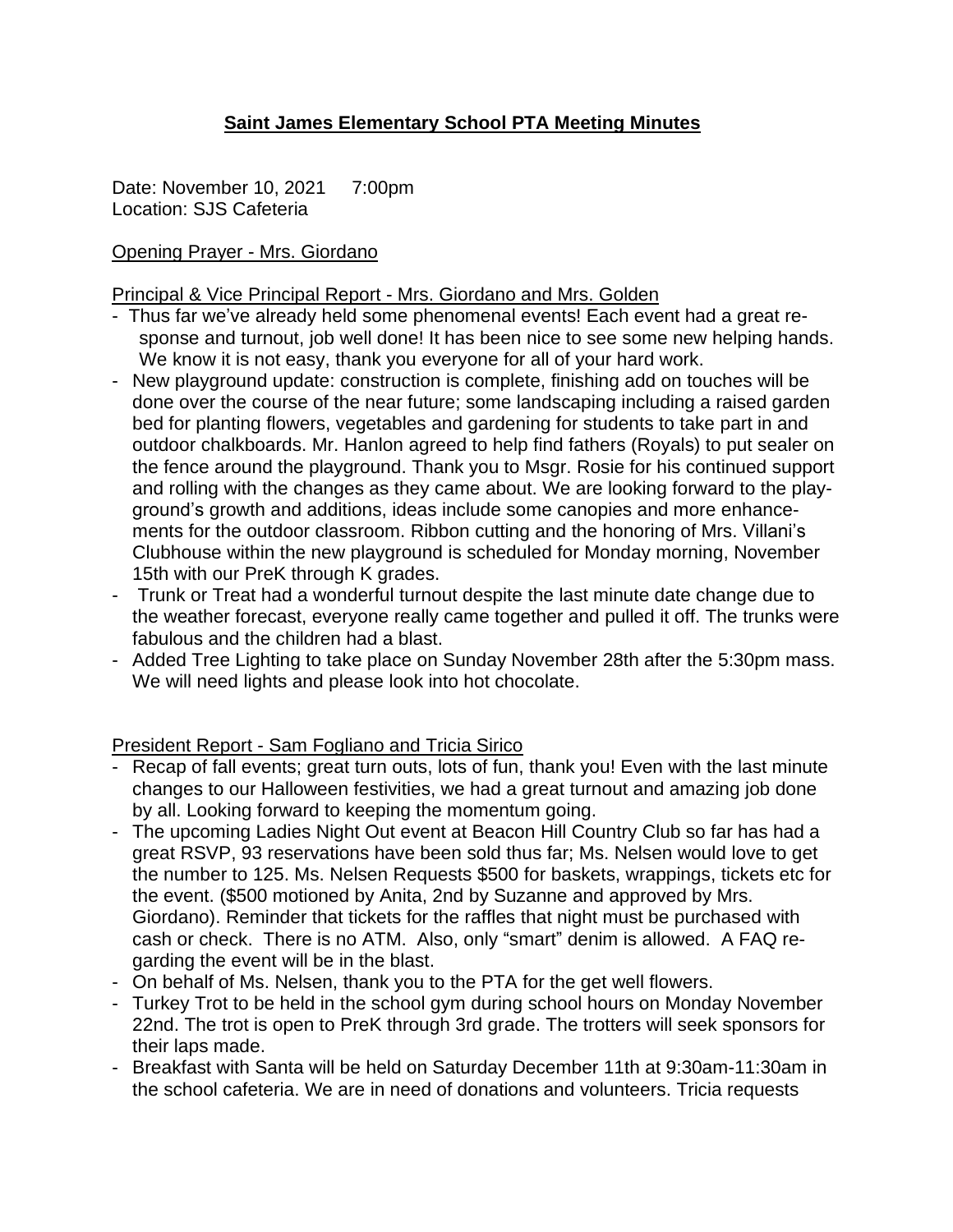\$1,000 budget for Santa and food expenses. (\$1,000 motioned for by Anita, 2nd by Suzanne and approved by Mrs. Giordano).

- Tree Lighting will be held on Sunday, November 28th after the 5:30pm mass.
- Scholastic Book Fair will run week of December 6th and will be also be available during Breakfast with Santa.
- Charleston Wrap fundraiser will close on November 30th.
- Jingle Bell Jackpot is underway, tickets were mailed out to each school family, many have already been returned to school and quite a few requests received for more tickets. Bogi is looking for student/parent volunteers to sell tickets after some masses, volunteer sign up was included in last Sunday's e-blast, no one has signed up to date, we may need to send a separate Eblast. Mrs. Giordano requested Jingle Bell Jackpot tickets be dropped off to the Business Office for staff.
- School Clubs for the month of February, Tuesdays and Thursdays. We will be in need of volunteers.
- Upcoming events include; Basketball Blowout 1/7/22, Ice Skating Outing 1/19/22, Polar Plunge 2/6/22.

## Vice President Report - Michelle Maddock

-Yestercades half day buy back was great, our profits sit at approximately \$750 from their very generous 50% of their sales back to us. For the first Mom's Club Night at the Dublin House, we received \$166. Fresh in Middletown did a buy back for us today and our next one will be with Jersey Mikes.

-Learning Express has partnered with us again to do a give back of 20% of their sales when holiday shoppers mention our school name between the dates Nov 28th-Dec 4th. -Moms Club "Socialize and Shop" is scheduled for December 2nd from 5-8pm at Bungalow Road in Sea Bright. They will be giving back 15% of their sales for sales all day on December 2nd when shoppers mention Saint James, as well as during the "Socialize and Shop" event in the store.

-Upcoming Core Fitness, January 20th, will be a give back and Alpha Fitness is also interested in pairing with us for one.

## Recording Secretary Report - Suzanne Fixsen

-Approval for September's PTA minutes requested and given.

-Suzanne requests \$500 for "Mark That Melody" DJ deposit. (\$500 motioned for by Anita, 2nd by Samantha, approved by Mrs. Giordano).

-Communications with local businesses for After School Clubs for the month of February 2022 has been going well, some details and logistics have been discussed and can be done so further should we want to move forward with them. Vendors that are interested in doing clubs for us are: Snapology, Studio 295 Dance, Fair Haven Martial Arts, Canvas Art Studio, possibly A Time to Kiln. There are four full weeks in February and we would like to consider the clubs to run for all four weeks, total of 4 Tuesdays and 4 Thursdays (Feb 1, 3, 8, 10, 15, 17, 22, 24). Like in the past, Clubs would be offered in two age groups, K-2nd and 3rd-5th. Space within the school will be needed to provide a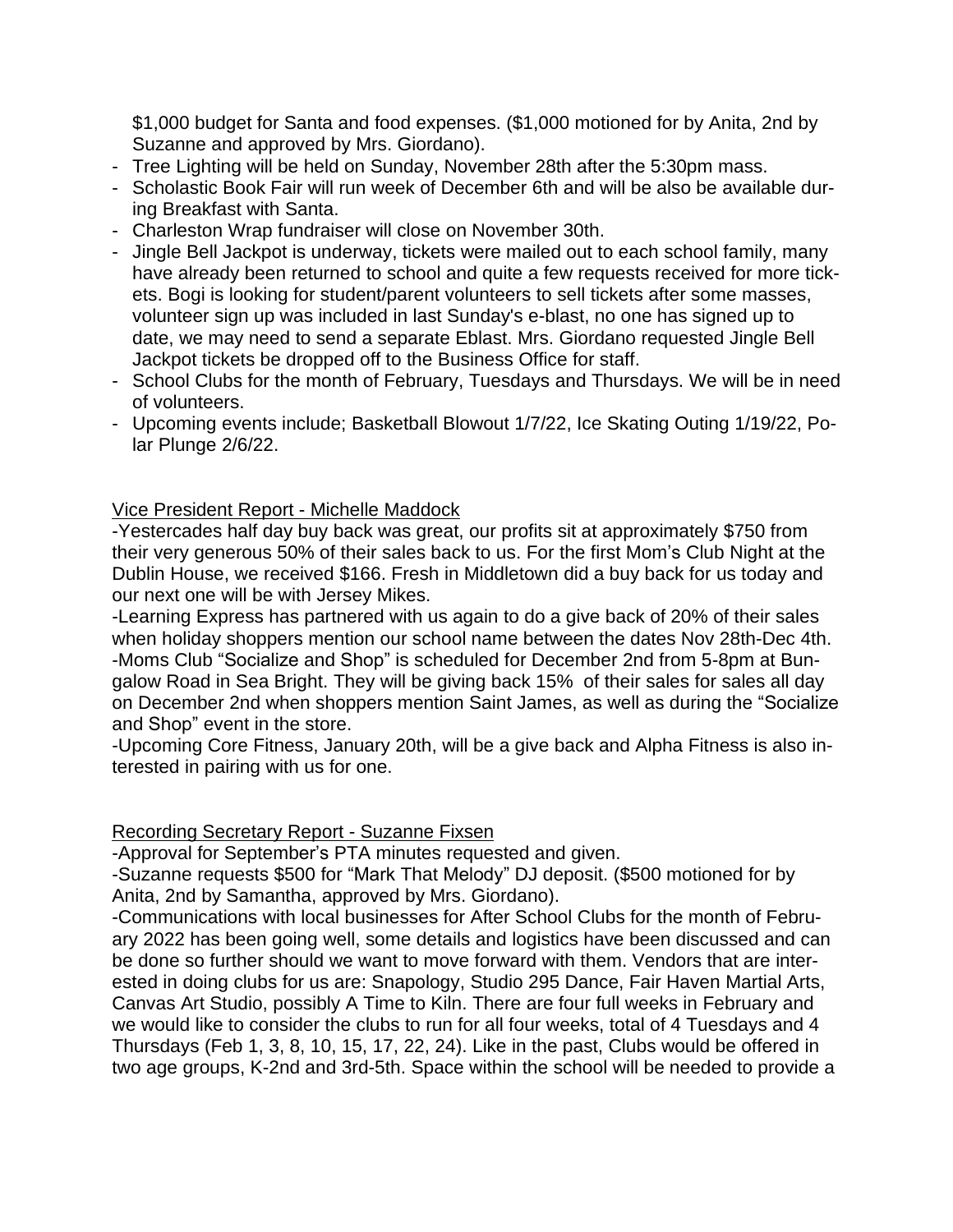designated location for each club, i.e. cafeteria, gym, classroom. Suzanne will provide an email with the details for each club.

### Treasurer Report - Anita Esser

-The pop up used uniform sale helped a lot of those in need of items, \$336 was raised. -Jingle Bell Jackpot ticket sales count toward PTA commitment fee dollar for dollar as does the Polar Plunge.

-At this time the account balance stands at \$28,577 through October 2021.

### Corresponding Secretary Report - Jenna Liable

-Thank you notes have been sent to all that were to receive.

-Get Well flowers and sentiments were sent to Ms. Nelsen.

-Stocking Stuffer fundraiser is off to a really great start and many orders have been received already.

## Hospitality Report - Noelle Fitzpatrick

-Second bagel day went well, 13 moms helped out - Thank You! Bagel orders have had a strong response and so far are at approximately 320 sold to students and staff, which is more than half of the school. We will need volunteers for the upcoming bagel days, our next bagel day is in 3 weeks, on Friday, December 3rd.

### Spirituality Report - Dulce Arce

-There are many opportunities available for students who need to fulfill service hours. There are still some restrictions at many places due to COVID but we do have some immediate opportunities that can help students fulfill their required service hours. Mrs. Arce will schedule a meeting with Mrs. Giordano and Mrs. Golden to discuss opportunities in detail.

## SJAA Report - Adrienne Suppino

#### -Winter sports have begun

-Basketball Blowout will be on January 7th, 2022. A separate meeting will be scheduled for the Royals, Mrs. Giordano, Mrs. Golden, and Mrs. Fogliano to discuss schedule of events for Basketball Blowout.

-Pickleball event will be chaired by Kelly Boyle and held on February 26, 2022 from 6- 9pm at Shrewsbury Raquet Club, this is an adult only event. A save the date flyer has been approved by Mrs. Giordano and will be sent out within the coming weeks. -Mr. Hanlon will help to create and make active a master sports calendar.

## Technology Report - Susan Marino

-The last few e-blasts have contained a lot of information and reminders, some events, messages will need to be prioritized or separated.

-Ice Skating Event will be held at The Armory Ice Rink on January 19, 2022. Susan requests \$1,000 for a deposit for this event. (\$1,000 motioned for by Anita, 2nd by Suzanne and approved by Mrs. Golden & Mrs. Golden).